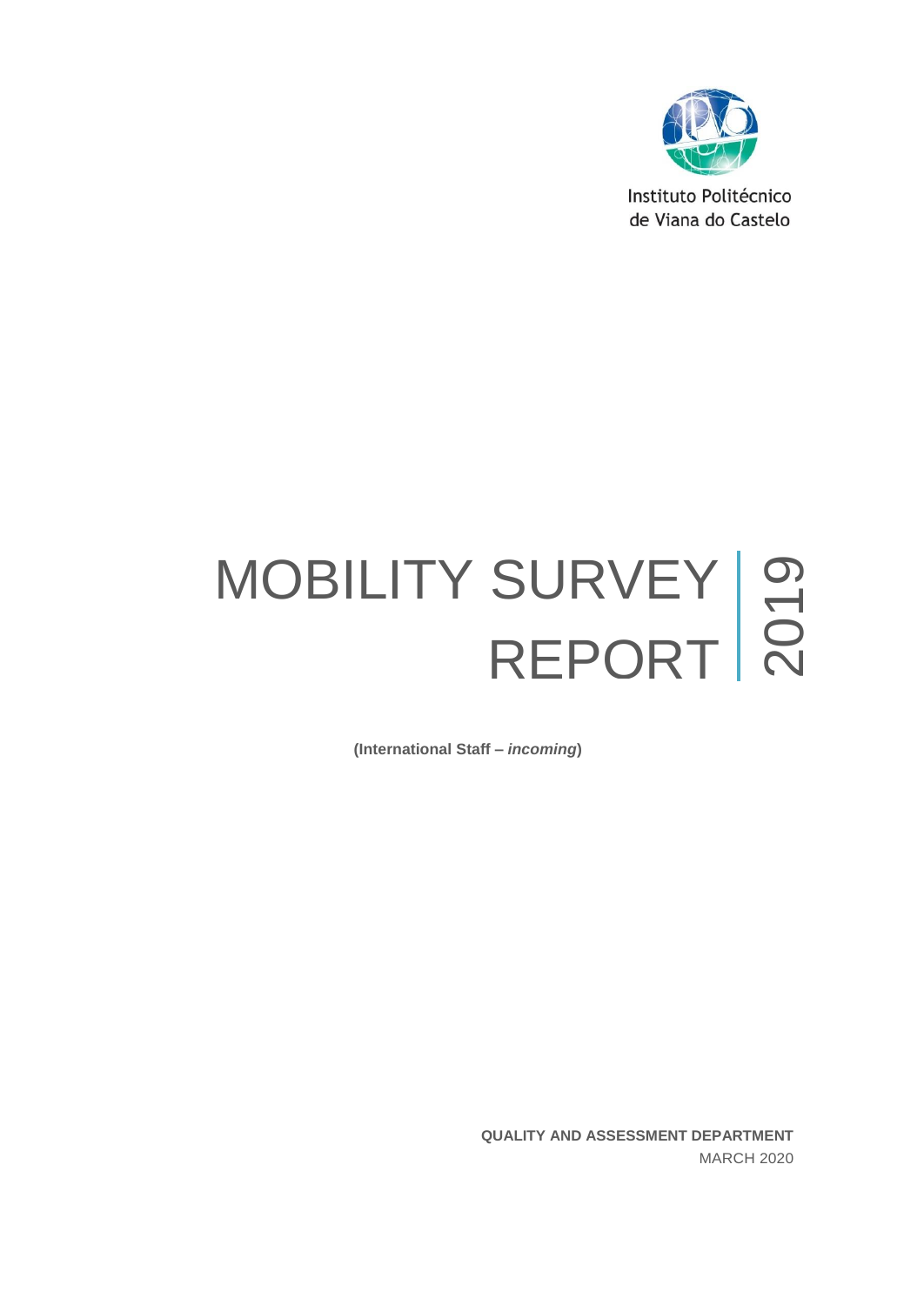# | CONTENTS

| 3 4 DID YOU HAVE ANY LANGUAGE PREPARATION/TRAINING FOR THE MOBILITY? 7              |  |
|-------------------------------------------------------------------------------------|--|
| 315 HOW DID YOU ACQUIRE THE NECESSARY INFORMATION FOR CHOOSING THE HOST INSTITUTION |  |
|                                                                                     |  |
|                                                                                     |  |
|                                                                                     |  |
|                                                                                     |  |
|                                                                                     |  |
|                                                                                     |  |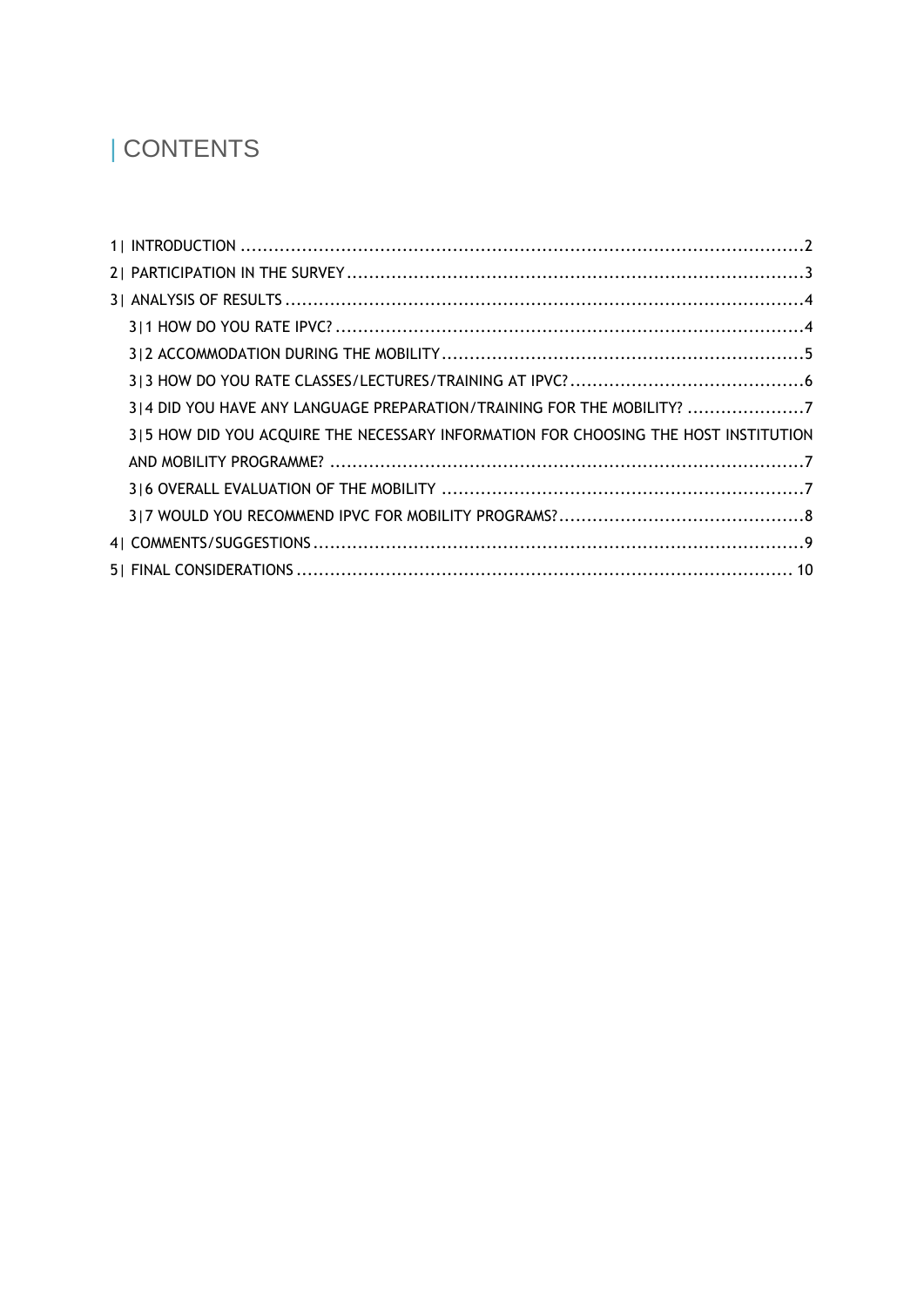### <span id="page-2-0"></span>1| INTRODUCTION

The assessment is a knowledge process of the Institution, which main objective is to assess, in this case from the participants' perspective, fundamental aspects of the mobility performance and engagement. To that end, an active participation from all participants is crucial, for better reliability of results, drawing conclusions, especially those that have a bigger impact on the Institution's daily life and, more incisively, the disclosure and debate with the different structures and bodies of the school community, in a perspective of contribution to the consolidation and development of the Institution.

This document (**Mobility Survey Report - International Staff –** *incoming* **- 2019**) holds the opinion of the international staff enrolled in mobility programmes at IPVC, either on the services/resources as well as classes/lectures/training at IPVC.

This Report is structured in parallel with the Survey in which was based, and therefore divided in its areas of interest. These data will be represented graphically (tables and figures), captioned without interpretative notes, following IPVC Assessment Commission's recommendation and handled by the Quality and Assessment Department of IPVC. Along the way, the data confidentiality was a concern of all members.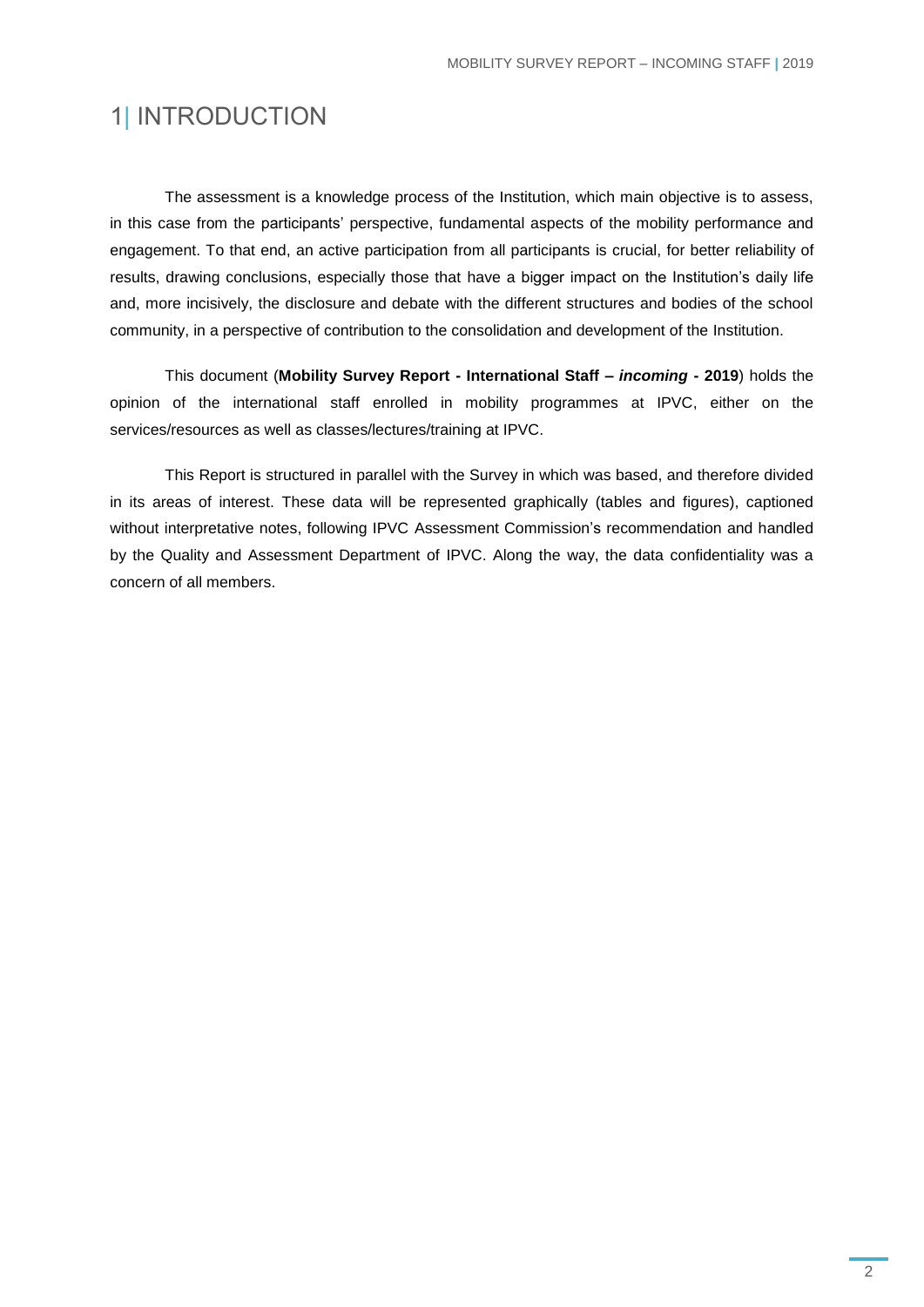## <span id="page-3-0"></span>2| PARTICIPATION IN THE SURVEY

Based on the data collected from an online Survey sent to staff at the end of their mobility programme, it is presented below the percentage of staff that participated in the Survey that were held. It appears that of the **115** participants accepted in IPVC schools/services, **41** answered the survey, which indicates a participation rate of **35,7**%.

|           | 8              |
|-----------|----------------|
| Espanha   |                |
| Bulgária  | $\overline{7}$ |
| Polónia   | 7              |
| Lituânia  | 4              |
| Áustria   | 3              |
| Roménia   | 3              |
| Hungria   | 3              |
| Itália    | 2              |
| Grécia    | 1              |
| Irlanda   | 1              |
| Suécia    | 1              |
| Eslovénia | 1              |
|           | 41             |

The following chart presents the distribution of admitted staff per country of origin: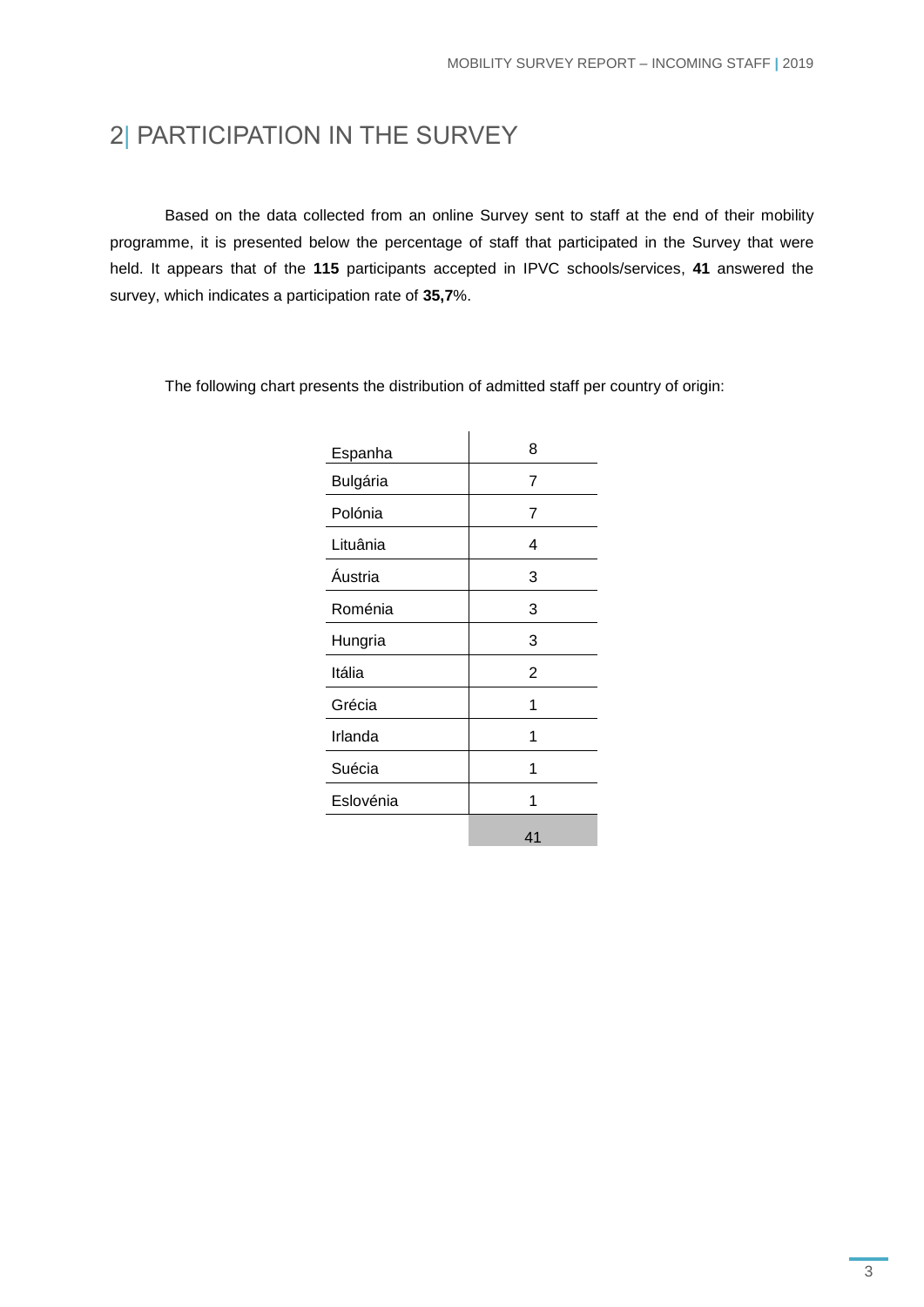# <span id="page-4-0"></span>3| ANALYSIS OF RESULTS

#### <span id="page-4-1"></span>3|1 HOW DO YOU RATE IPVC?

| Grau de Satisfação                       | $N\%$         | <b>Not</b><br><b>Satisfied</b> | $\mathbf{2}$   | 3              | 4     | <b>Highly</b><br><b>Satisfied</b><br>5 | Total  |
|------------------------------------------|---------------|--------------------------------|----------------|----------------|-------|----------------------------------------|--------|
|                                          | N             | $\Omega$                       | 0              |                | 4     | 36                                     | 41     |
| Overall Administrative services provided | $\%$          | 0.0%                           | 0.0%           | 2,4%           | 9,8%  | 87,8%                                  | 100,0% |
|                                          | N             | 0                              | $\Omega$       |                | 5     | 35                                     | 41     |
| Support provided by the GMCI             | $\frac{0}{0}$ | 0.0%                           | 0,0%           | 2,4%           | 12,2% | 85,4%                                  | 100,0% |
| Available resources (internet, IT        | N             | 0                              | $\overline{2}$ | $\overline{2}$ | 5     | 32                                     | 41     |
| equipment, )                             | $\%$          | 0.0%                           | 4,9%           | 4,9%           | 12,2% | 78,0%                                  | 100,0% |
|                                          | N             | $\Omega$                       | 0              | $\overline{2}$ | 7     | 32                                     | 41     |
| Classrooms                               | $\%$          | 0.0%                           | 0,0%           | 4,9%           | 17,1% | 78,0%                                  | 100,0% |
|                                          | N             | 0                              | 2              | 2              | 10    | 27                                     | 41     |
| Library                                  | $\%$          | 0.0%                           | 4,9%           | 4,9%           | 24,4% | 65,9%                                  | 100,0% |
|                                          | N             | 0                              |                | 4              | 16    | 20                                     | 41     |
| Cafeterias/canteens                      | $\frac{0}{0}$ | $0.0\%$                        | 2,4%           | 9,8%           | 39,0% | 48,8%                                  | 100,0% |
|                                          | N             |                                | 0              | $\Omega$       | 7     | 33                                     | 41     |
| Overall academic environment             | $\%$          | 2,4%                           | 0.0%           | 0.0%           | 17,1% | 80,5%                                  | 100,0% |

**Highest % per line** 



IPVC' AVERAGE:

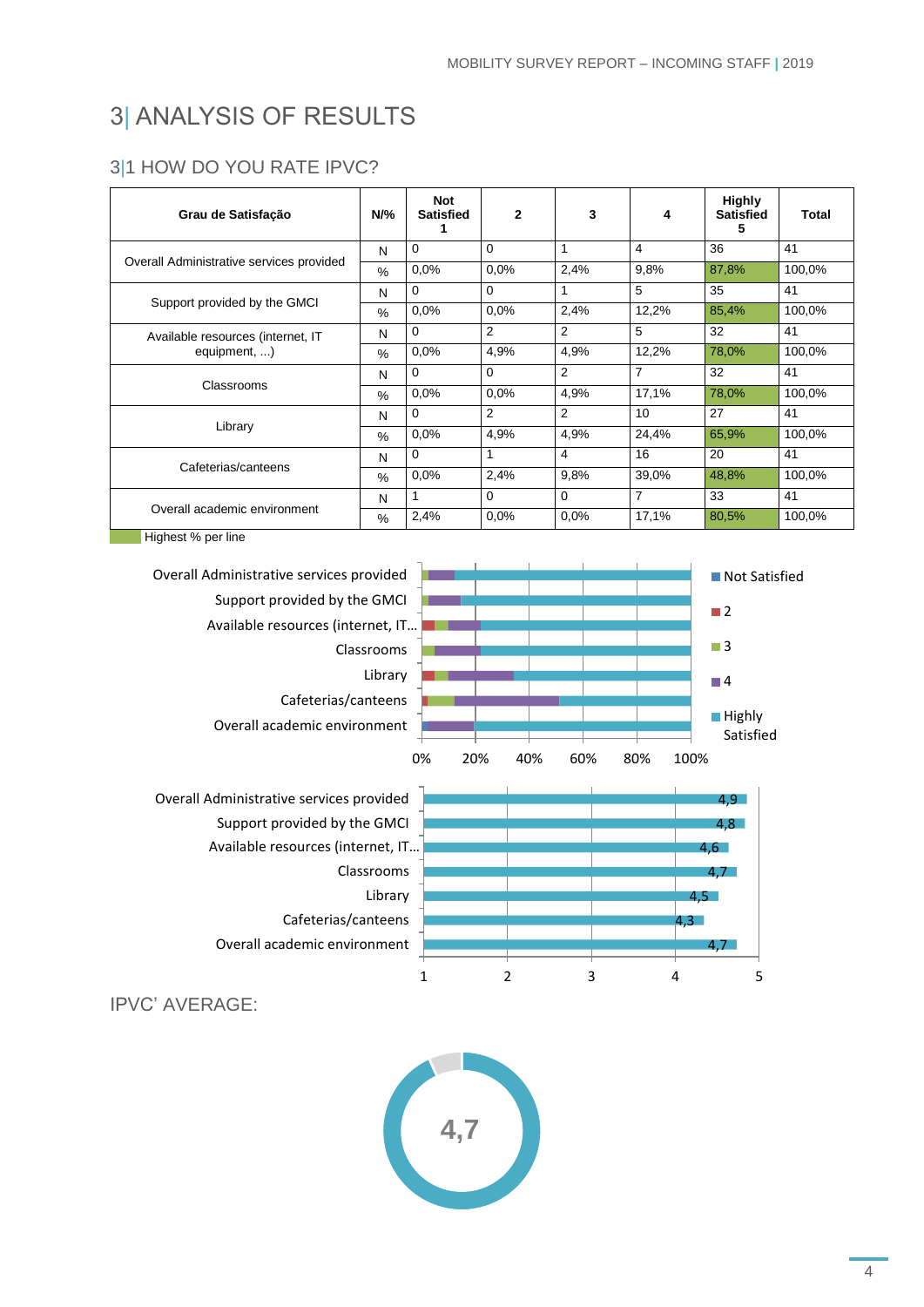#### <span id="page-5-0"></span>3|2 ACCOMMODATION DURING THE MOBILITY

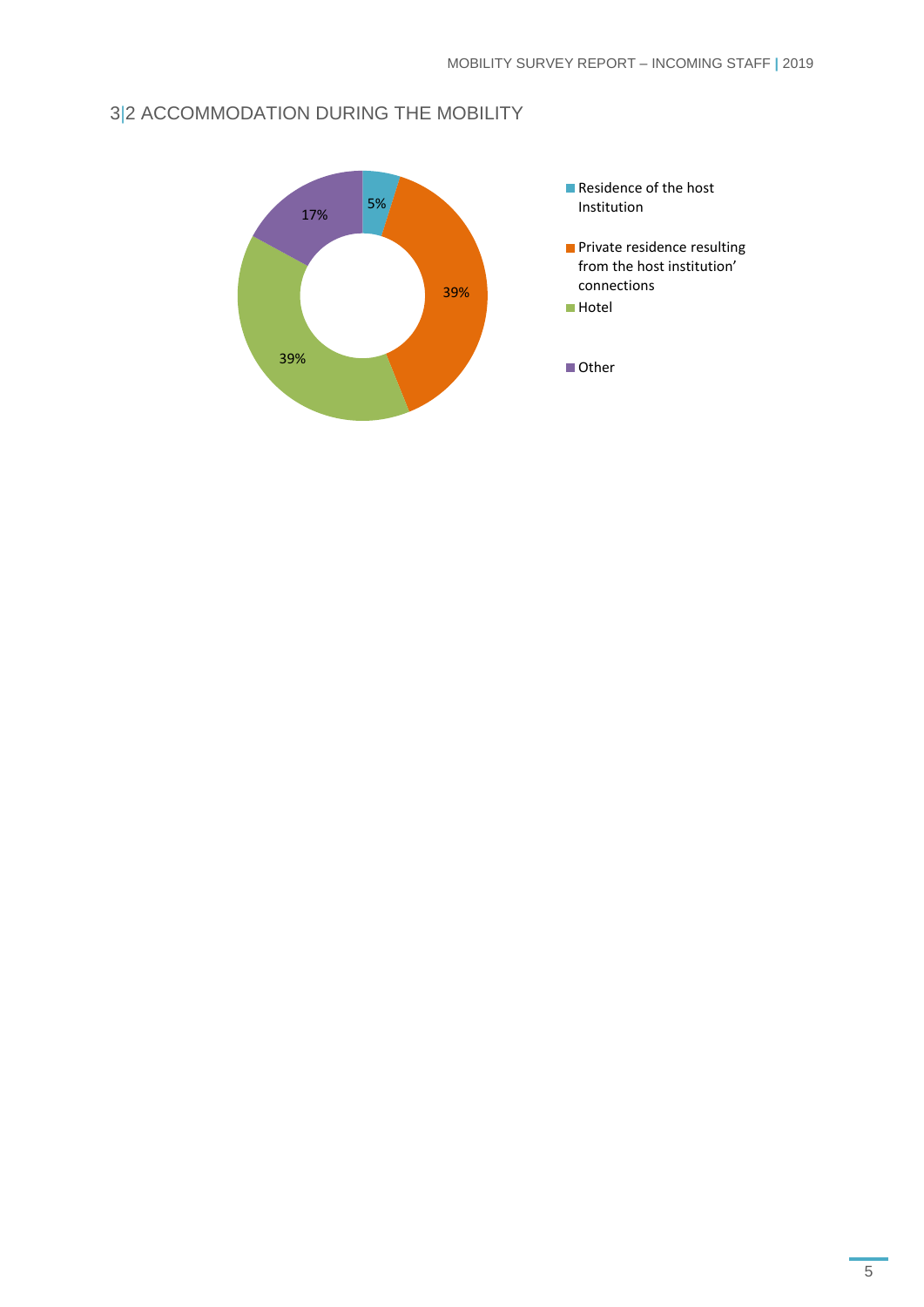#### <span id="page-6-0"></span>3|3 HOW DO YOU RATE CLASSES/LECTURES/TRAINING AT IPVC?

| Grau de Satisfação                                                                                                  | $N\%$ | <b>Not</b><br><b>Satisfied</b> | $\mathbf{2}$ | 3        | 4     | <b>Highly</b><br><b>Satisfied</b><br>e. | Total  |
|---------------------------------------------------------------------------------------------------------------------|-------|--------------------------------|--------------|----------|-------|-----------------------------------------|--------|
| teaching/training<br>the<br>Adjustments<br>to                                                                       | N     | $\Omega$                       |              | $\Omega$ | 9     | 31                                      | 41     |
| program                                                                                                             | $\%$  | 0.0%                           | 2,4%         | 0.0%     | 22,0% | 75,6%                                   | 100,0% |
| of<br>Technical-scientific<br>quality                                                                               | N     | $\Omega$                       |              |          | 6     | 33                                      | 41     |
| teachers/tutors                                                                                                     | $\%$  | 0.0%                           | 2,4%         | 2,4%     | 14,6% | 80,5%                                   | 100,0% |
| Teachers/tutors availability and support                                                                            |       |                                | 0            | 0        | 6     | 34                                      | 41     |
|                                                                                                                     |       | 2,4%                           | 0.0%         | 0.0%     | 14.6% | 82,9%                                   | 100,0% |
|                                                                                                                     | N     |                                | 0            |          | 10    | 29                                      | 41     |
| Resources provided by teachers/tutors                                                                               |       | 2,4%                           | 0.0%         | 2,4%     | 24,4% | 70,7%                                   | 100,0% |
| Efficiency<br>in the conversion of<br>grades<br>obtained (Transcript of Records) (Non-<br>compulsory/if applicable) |       | $\Omega$                       | 0            |          | 8     | 15                                      | 24     |
|                                                                                                                     |       | 0.0%                           | 0.0%         | 4,2%     | 33,3% | 62,5%                                   | 100,0% |
|                                                                                                                     | N     |                                | 0            | $\Omega$ | 9     | 31                                      | 41     |
| Overall quality of teaching/tutoring                                                                                |       | 2,4%                           | 0.0%         | 0.0%     | 22,0% | 75,6%                                   | 100,0% |

**Highest % per line** 

Adjustments to the Learning Agreement Knowledge of the subject contents by… Teachers/tutors availability and support Resources provided by teachers/tutors … Efficiency in the conversion of grades… Overall quality of teaching/tutoring



Adjustments to the Learning Agreement Knowledge of the subject contents by… Teachers/tutors availability and support Resources provided by teachers/tutors … Efficiency in the conversion of grades… Overall quality of teaching/tutoring



IPVC' AVERAGE:

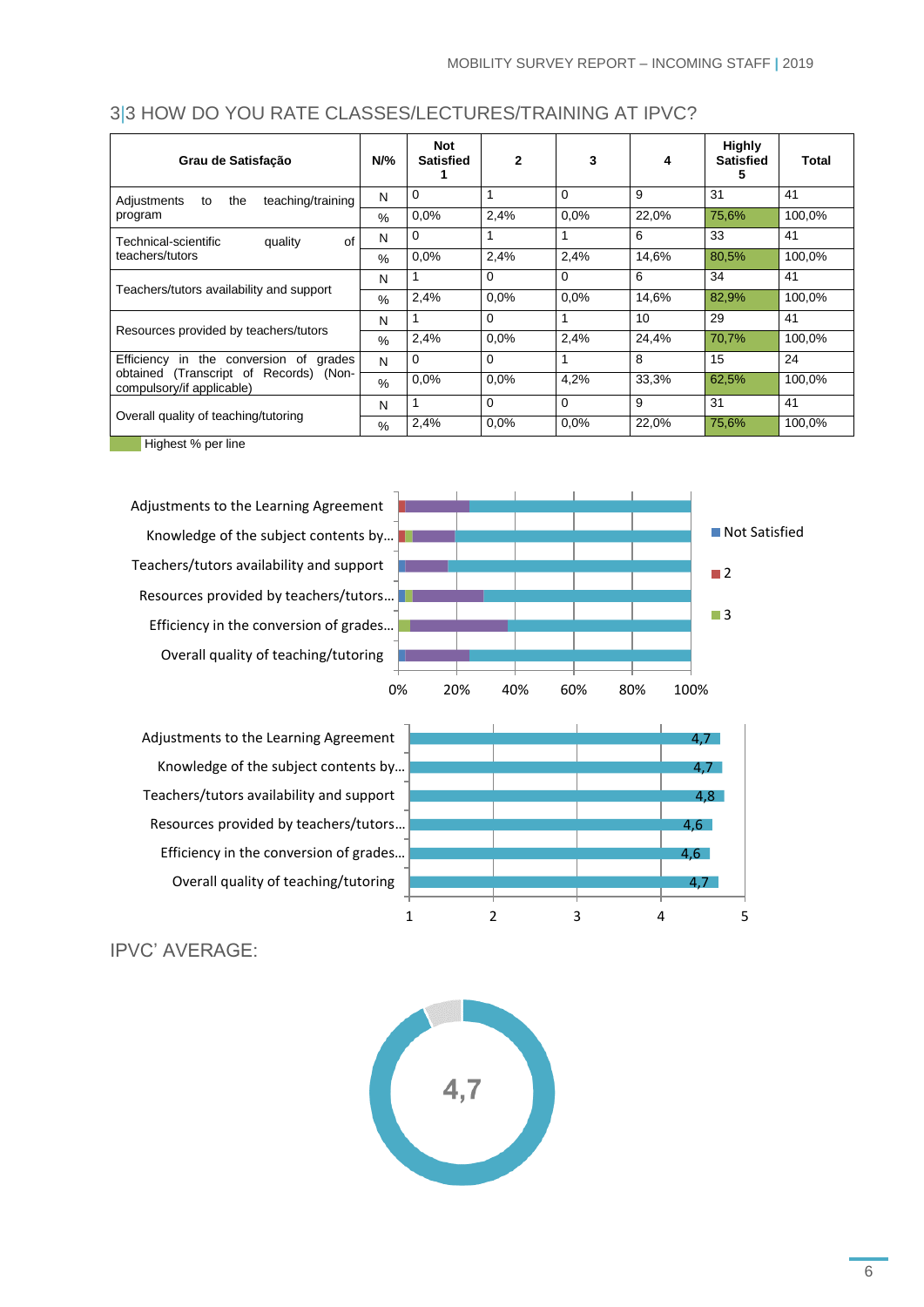<span id="page-7-0"></span>3|4 DID YOU HAVE ANY LANGUAGE PREPARATION/TRAINING FOR THE MOBILITY?



<span id="page-7-1"></span>3|5 HOW DID YOU ACQUIRE THE NECESSARY INFORMATION FOR CHOOSING THE HOST INSTITUTION AND MOBILITY PROGRAMME?



<span id="page-7-2"></span>3|6 OVERALL EVALUATION OF THE MOBILITY

IPVC' AVERAGE:

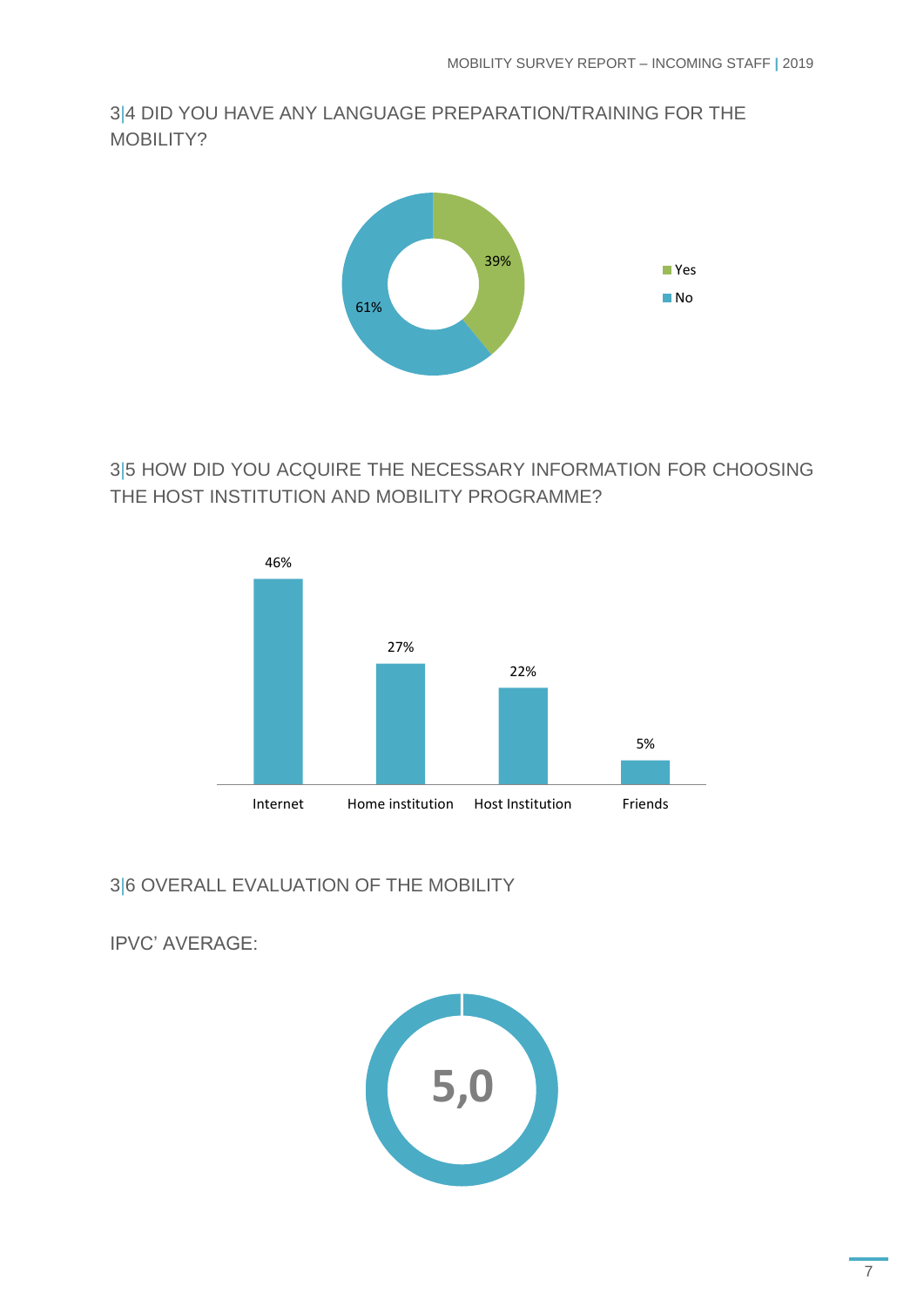#### <span id="page-8-0"></span>3|7 WOULD YOU RECOMMEND IPVC FOR MOBILITY PROGRAMS?

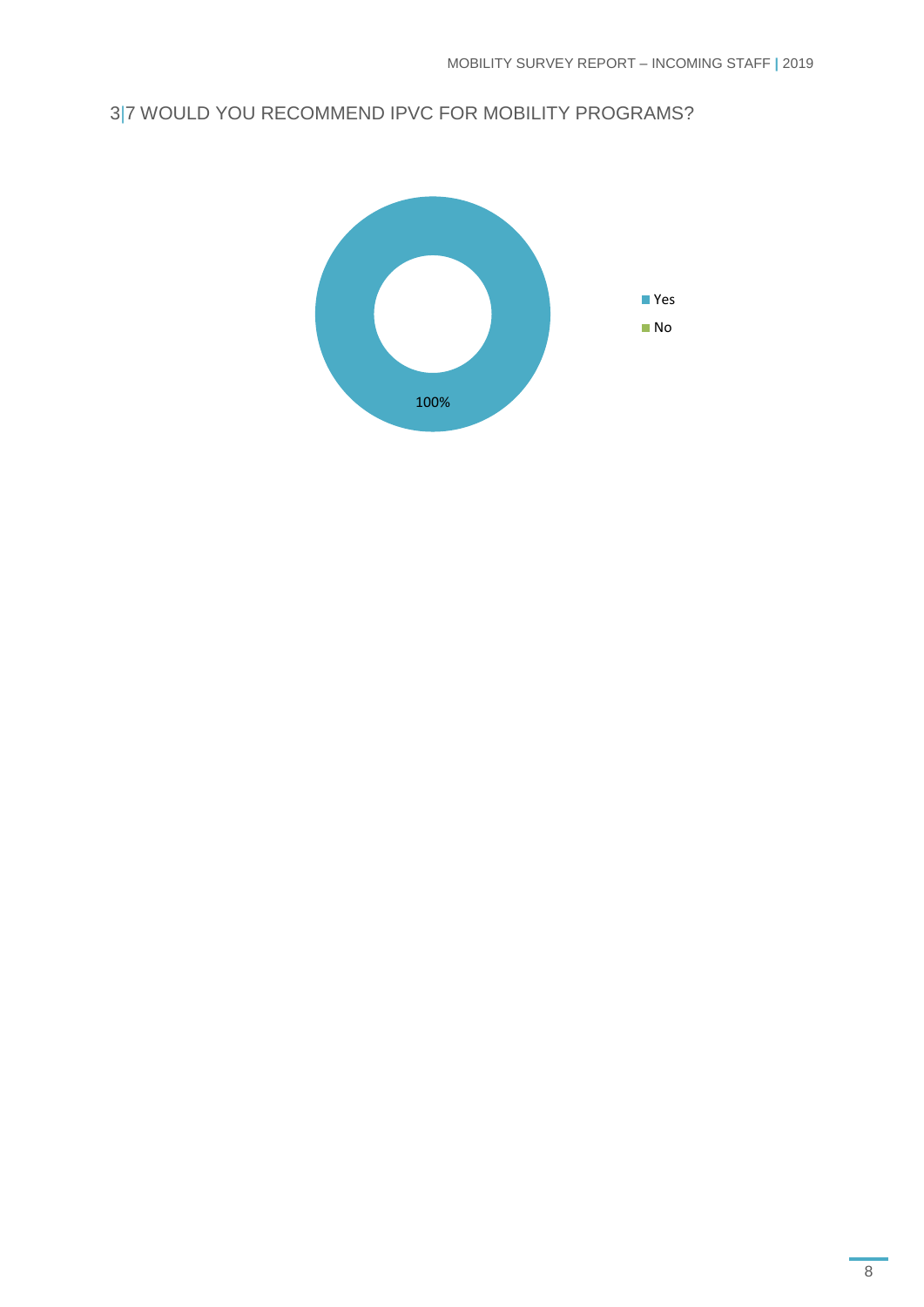# <span id="page-9-0"></span>4| COMMENTS/SUGGESTIONS

- **Excelente**
- Very well organised and friendly hosts. Wonderful local food and beautiful landscape.
- The hospitality shown by the mobility team is to be commended. They were brillant
- Very useful participation.
- Thanks again for the invitation. It was a pleasure to be in IPVC and spent an unforgettable time.
- Maybe it´s possible that we can sit beside some tables during lunch thank you
- It was a great pleasure to attend to IPVC International Week 2019
- I was impressed and satissfied from the Erasmus week organized by IPVC in June, 2019. The host institution welcomed all the participants very warmly. The preparation and the organization of such international event was on highly level. The program included and a social part. It was very rewarding to meet so many people from different countries. More than 85 participants from different countries attended. It is impressive. Congratulations to the International Department and all teachers of IPVC. I would gladly recommend my colleagues to visit IPVC and Viana do Castelo.
- Check the equipment before the event and have all the presentations already downloade to the event compuer (projectos, laptoms ans etc.)
- It was a great experience.
- I had an excellent experience thank you.
- Good luck
- I liked this institute. and its programmes. Professional staff, thank you so much everything.
- Thank you very much for the international week 2019 in Viana do Castelo
- This experience has been invaluable both from a professional and a human point of view.
- I hope to continue teaching and scietific cooperation with Luis Mota, thank you for very nice time in Viana do Castelo in University, regards Dorota Gawryluk
- The event was professionally organised and the people envolved were helpful, very kind and available any time during the event. Thank you.
- great host:)!
- Keeping in touch and maybe develop some joint programs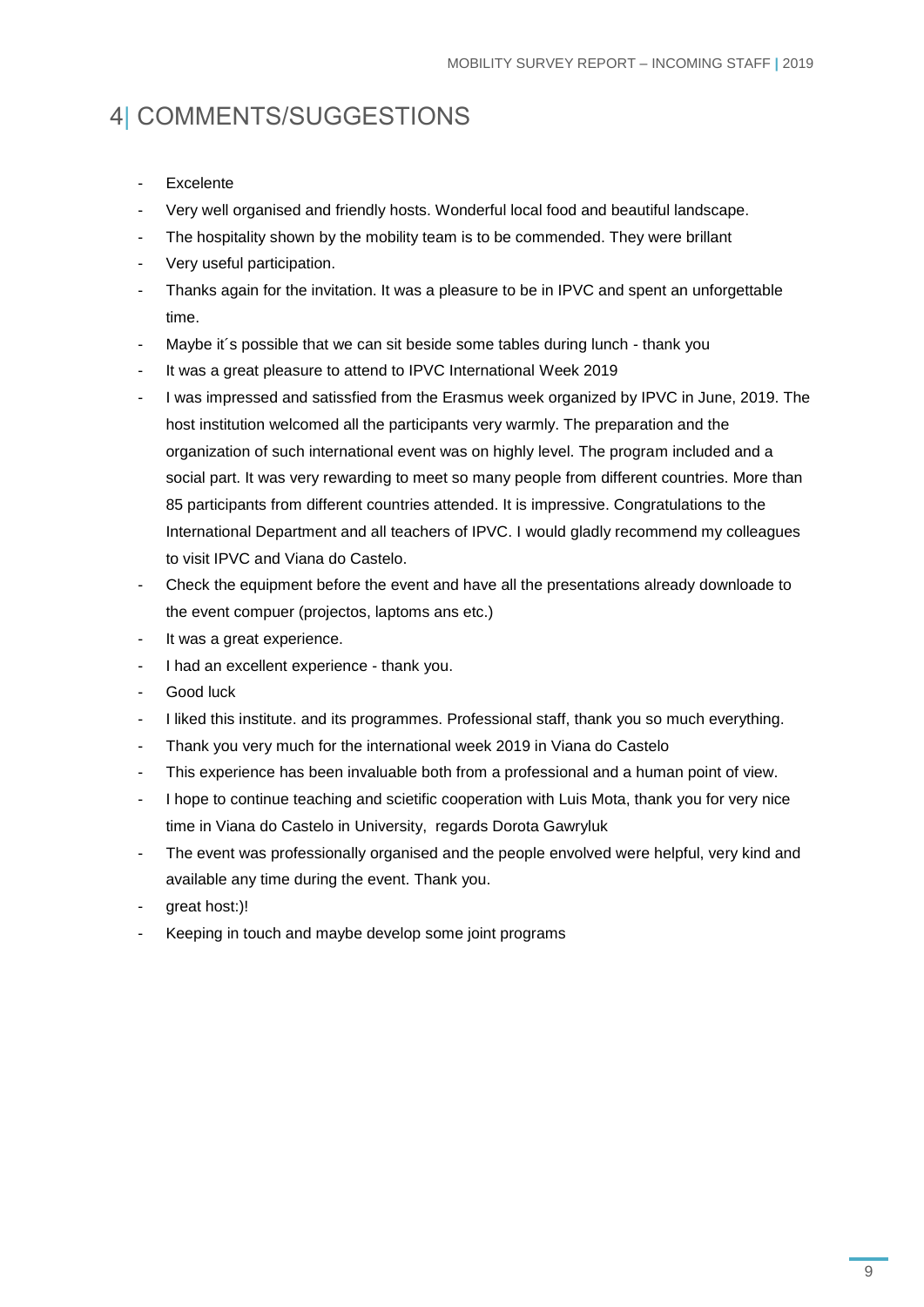# <span id="page-10-0"></span>5| FINAL CONSIDERATIONS

The importance of the Assessment as a culture should be a priority for every staff member and student of the whole IPVC community. Surely, this is an essential step to strengthen and develop, and it must be a document to assess, interpret, discuss and implement by all interested parties.

The Quality and Assessment Department's role is to promote the participation and discussion of those involved, cooperate in the implementation and the availability of all tools to interpret and value results. It is up to the responsible bodies and services to involve the academic community in this "culture of assessment" and act appropriately to enhance the activities, and in this particular case, the surroundings related to the reception and monitoring of the Erasmus students.